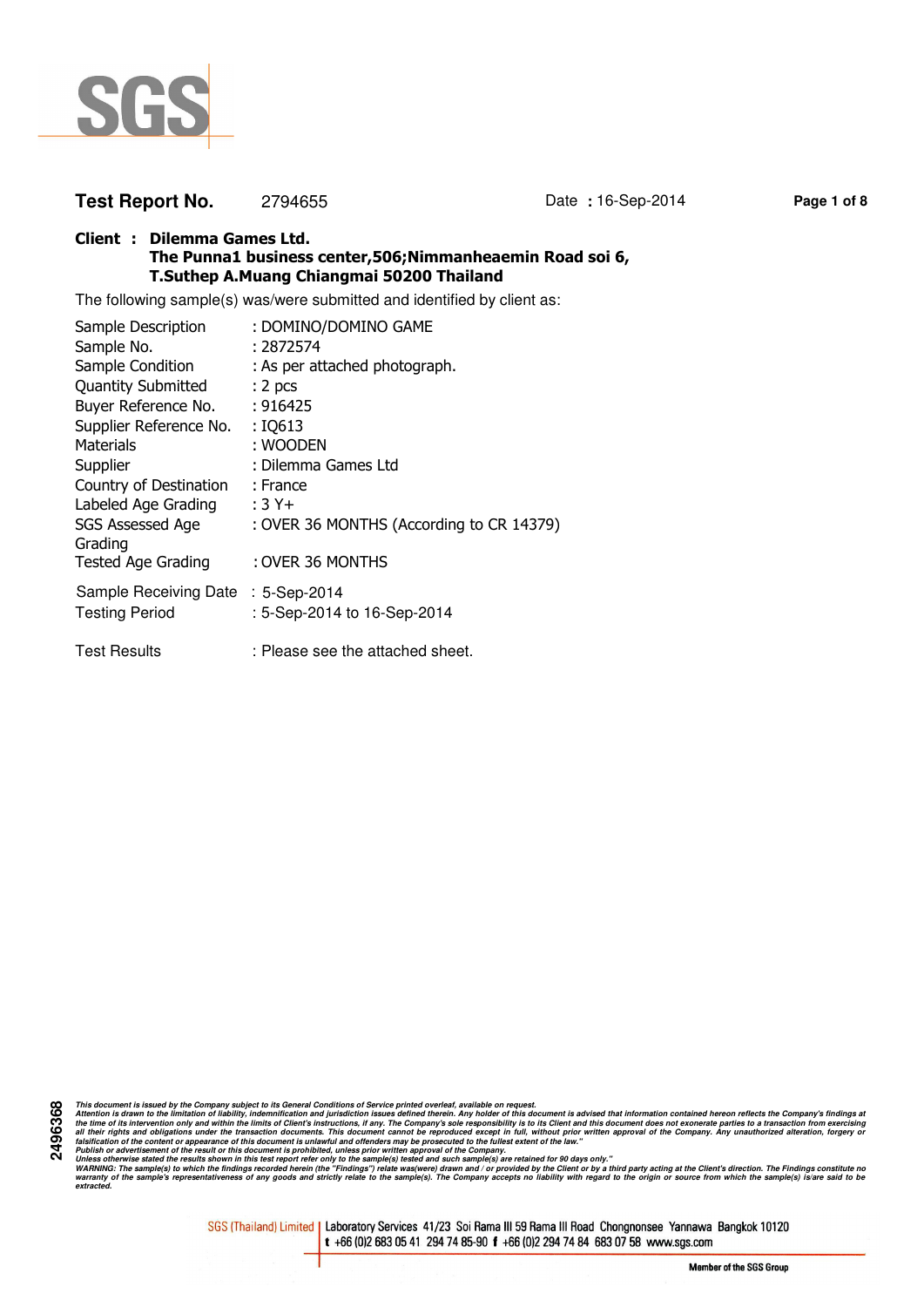

# **Test Report No.** 2794655 Date **:** 16-Sep-2014 **Page 2 of 8**

### **Test Requested & Result Summary**

Test Requested : For compliance with the European Standard on Safety of Toys :- 1. EN71 Part 1:2011+A3:2014 - Mechanical and Physical Properties 2. EN71 Part 3:2013 - Migration of certain elements

Result Summary : Test Parameter Conclusion<br>1. EN71 Part 1:2011+A3:2014 - Mechanical and Physical Properties FASS 1. EN71 Part 1:2011+A3:2014 - Mechanical and Physical Properties PASS<br>2. EN71 Part 3:2013-Migration of certain elements 2. EN71 Part 3:2013-Migration of certain elements

- Labeling requirement (Washing/Cleaning Label, CE mark, importer See Result on page 4 of 8 manufacturer mark (name,address),product identification) according to the Directive 2009/48/EC-Safety of toys

Remark : Test results in this report are applicable for the item tested and reflects the tested sample as received.

**Signed for and on behalf of SGS (Thailand) Limited**

**Rutchuporn Moungsom Laboratory manager - Toy and Hardgood**

This document is issued by the Company subject to its General Conditions of Service printed overled, available on regard.<br>Attention is drawn to the ilmitation of liability, indemnification and jurisdiction issues defined t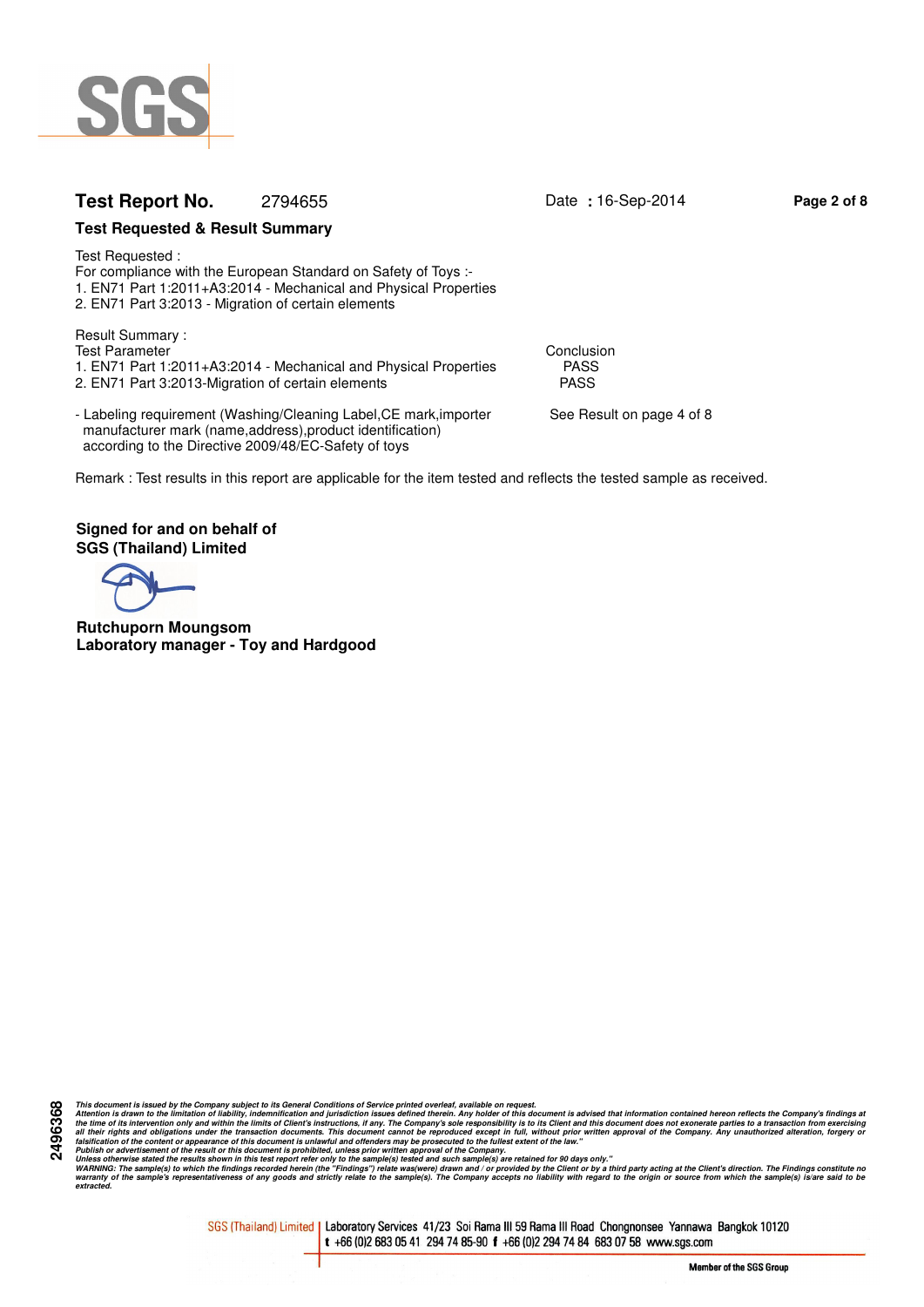

# **Test Report No.** 2794655 Date **:** 16-Sep-2014 **Page 3 of 8**

**TEST RESULTS**

## **Mechanical and Physical Properties**

Test Method : As specified in EN 71-1:2011+A3:2014

| <b>Clause</b>          | <b>Description</b>                                                                                                                                                                                                                                                                                                                                                                                                                                                                                                                                                                                                                                                                                                                                                                                                                                                                                                                                                                                                                                                                                                                                                                                                                                                                                                                                                                                                                                                    | <b>Results</b>                            |
|------------------------|-----------------------------------------------------------------------------------------------------------------------------------------------------------------------------------------------------------------------------------------------------------------------------------------------------------------------------------------------------------------------------------------------------------------------------------------------------------------------------------------------------------------------------------------------------------------------------------------------------------------------------------------------------------------------------------------------------------------------------------------------------------------------------------------------------------------------------------------------------------------------------------------------------------------------------------------------------------------------------------------------------------------------------------------------------------------------------------------------------------------------------------------------------------------------------------------------------------------------------------------------------------------------------------------------------------------------------------------------------------------------------------------------------------------------------------------------------------------------|-------------------------------------------|
| 4<br>4.1<br>4.7<br>4.8 | General requirements<br>Material cleanliness**<br>Edges<br>Points and metallic wires                                                                                                                                                                                                                                                                                                                                                                                                                                                                                                                                                                                                                                                                                                                                                                                                                                                                                                                                                                                                                                                                                                                                                                                                                                                                                                                                                                                  | <b>PASS</b><br><b>PASS</b><br><b>PASS</b> |
| 5<br>5.1               | Toys intended for children under 36 months<br>General requirements<br>(Remark: No small part was found before and after abuse test.)                                                                                                                                                                                                                                                                                                                                                                                                                                                                                                                                                                                                                                                                                                                                                                                                                                                                                                                                                                                                                                                                                                                                                                                                                                                                                                                                  | N/A                                       |
| 6                      | Packaging                                                                                                                                                                                                                                                                                                                                                                                                                                                                                                                                                                                                                                                                                                                                                                                                                                                                                                                                                                                                                                                                                                                                                                                                                                                                                                                                                                                                                                                             | N/A                                       |
| 7                      | Warnings, markings and instructions for use<br>(Note: It is drawn to your attention that the warnings, precautions and<br>instructions for use should be given in the national language(s) of the country<br>where the product is sold. Only English/ French was reviewed.)                                                                                                                                                                                                                                                                                                                                                                                                                                                                                                                                                                                                                                                                                                                                                                                                                                                                                                                                                                                                                                                                                                                                                                                           |                                           |
| 7.1                    | General<br>(Remark: The manufacturer shall mark the warnings in a clearly visible, easily<br>legible and understandable and accurate manner on the product, on an<br>affixed label or on the packaging.<br>In addition, the warnings shall be included in the instructions for use which<br>accompany the product.<br>A toy shall not bear a warning that conflicts with the intended use of the toy,<br>as determined by virtue of its function, dimension and characteristics.<br>The warnings shall be preceded by the words "Warning" or "Warnings", as<br>appropriate. The word "Warning" or "Warnings" may be followed by e.g. an<br>exclamation mark.<br>Warnings which determine the decision to purchase the toy shall appear on<br>the consumer packaging or be otherwise clearly visible to the consumer<br>before the purchase.<br>Small toys that are sold without packaging (for example from a display box or<br>from a vending machine) shall have the appropriate warnings affixed to them.<br>In all cases the warning shall be clearly legible at the point of sale.<br>It is not sufficient to place the warning(s) only on a display box.<br>NOTE The requirement that warnings must be clearly visible to the consumer<br>at the time of purchase applies also in cases where the purchase is made<br>on-line (e.g. internet)<br>or by catalogue or by other means where the buyer does not have access to<br>the toy at the time of purchase.) | <b>PASS</b>                               |
| 7.2                    | Toys not intended for children under 36 months<br>(Remark: No small part was found before and after test. Therefore, small part<br>warning should not be shown on the packaging.)                                                                                                                                                                                                                                                                                                                                                                                                                                                                                                                                                                                                                                                                                                                                                                                                                                                                                                                                                                                                                                                                                                                                                                                                                                                                                     | <b>PASS</b>                               |
|                        | Remark : 1. Only applicable clauses were shown.                                                                                                                                                                                                                                                                                                                                                                                                                                                                                                                                                                                                                                                                                                                                                                                                                                                                                                                                                                                                                                                                                                                                                                                                                                                                                                                                                                                                                       |                                           |

<sup>2.</sup>  $N/A = Not$  applicable.

3. \*\* = Visual examination only.

This document is issued by the Company subject to its General Conditions of Service printed overled, available on regard.<br>Attention is drawn to the ilmitation of liability, indemnification and jurisdiction issues defined t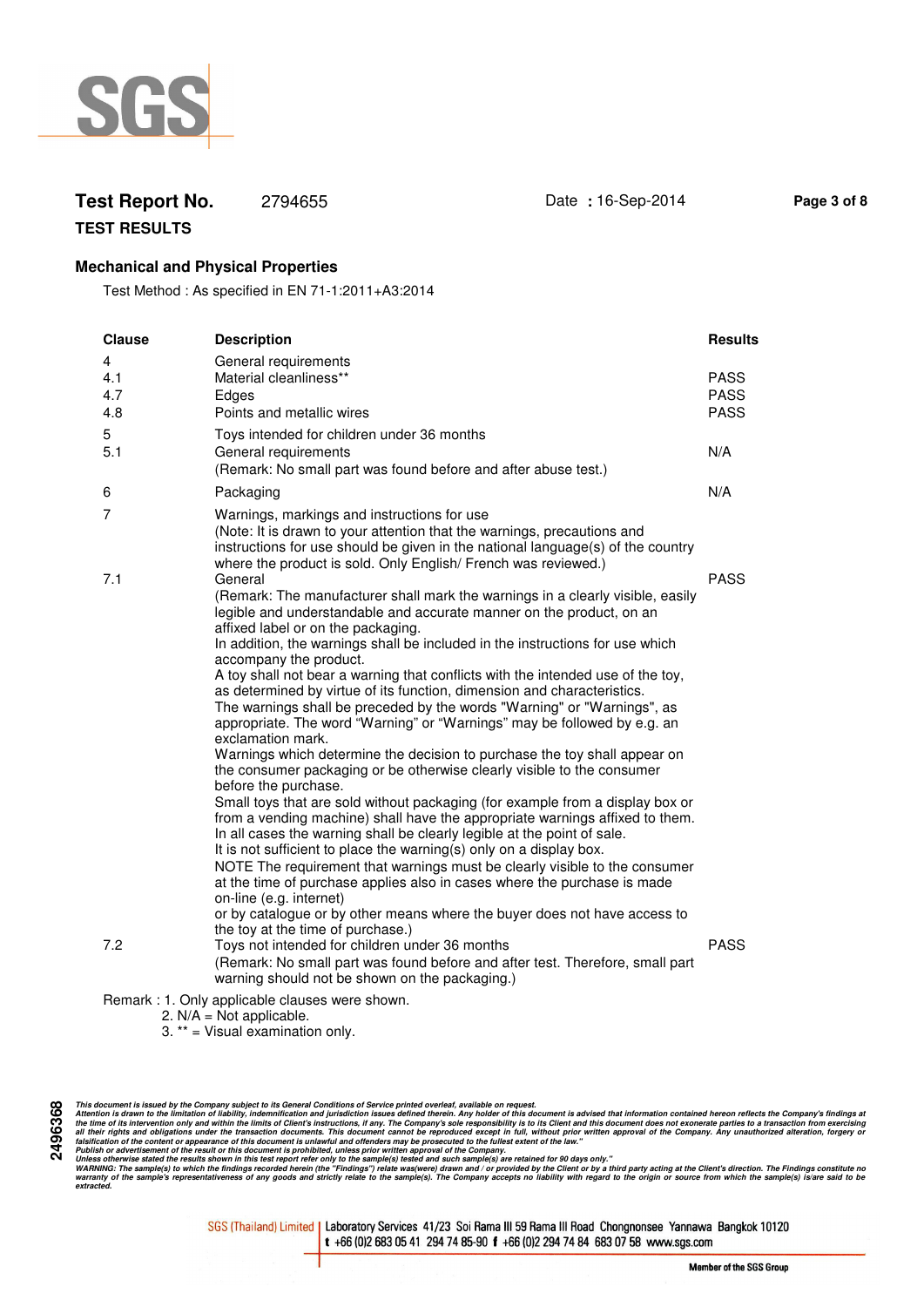

# **Test Report No.** 2794655 Date **:** 16-Sep-2014 **Page 4 of 8**

#### **TEST RESULTS**

**Labeling requirement (Washing/Cleaning instruction, CE mark, importer / manufacturer name and address, product identification) according to the Directive 2009/48/EC - Safety of toys**

| Summary table:            |                           |               |
|---------------------------|---------------------------|---------------|
|                           | <b>Observation Result</b> | Location      |
| CE mark                   | Present                   | Packaging     |
| Manufacturer's<br>Name    | Absent                    | Toy/Packaging |
| Manufacturer's<br>Address | Absent                    | Toy/Packaging |
| Importer's Name           | Present                   | Packaging     |
| Importer's Address        | Present                   | Packaging     |
| Product ID                | Present                   | Packaging     |

Note:

**2496368**

1. According to Directive 2009/48/EC, a toy intended for use by children under 36 months must be designed and manufactured in such a way that it can be cleaned. A textile toy must, to this end, be washable, except if it contains a mechanism that may be damaged if soak washed. The manufacturer should, if applicable, provide instructions on how the toy has to be cleaned.

2. CE marking should be visible from outside the packaging and its height must be at least 5mm.

3. Manufacturer's and Importer's name, registered trade name or registered trade mark and the address at which the manufacturer can be contacted must be indicated on the toy or, where that is not possible, on its packaging or in a document accompanying the toy.

4. Manufacturers must ensure that their toys bear a type, batch, serial or model number or other element allowing their identification, or where the size or nature of the toy does not allow it, that the required information is provided on the packaging or in a document accompanying the toy.

This document is issued by the Company subject to its General Conditions of Service printed overled, available on regard.<br>Attention is drawn to the ilmitation of liability, indemnification and jurisdiction issues defined t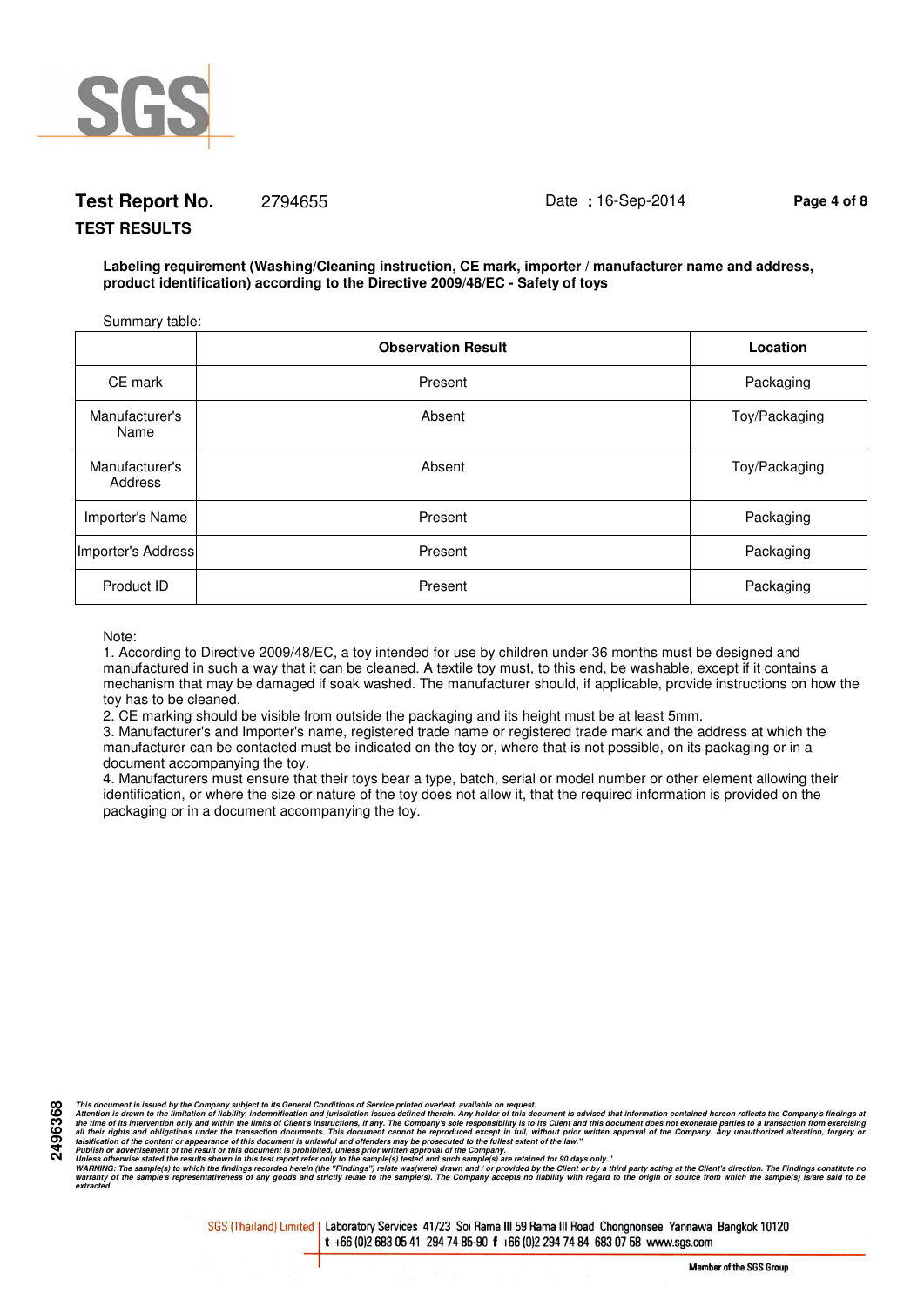

## **Test Report No.** 2794655 Date **:** 16-Sep-2014 **Page 5 of 8**

## **TEST RESULTS**

## **EN71-3 : 2013 - Migration of certain elements**

#### **Category III : Scrapped-off toy material**

#### **Method : With reference to EN-71-3 : 2013. Analysis of general elements was performed by ICP-OES and ICP-MS. Chromium (III) was obtained by calculation ,chromium (VI) was analyzed by UV-VIS.**

| <b>Analysis</b>                  |           |               | <b>Result</b><br>(mg/kg) |               | Limit<br>(mg/kg)         |
|----------------------------------|-----------|---------------|--------------------------|---------------|--------------------------|
|                                  |           | Sample (1)    | Sample (2)               | Sample (3)    |                          |
| Aluminium (Al)                   | (Soluble) | 49            | $<$ 10                   | 11            | 70,000                   |
| Antimony (Sb)                    | (Soluble) | < 15          | $<$ 15                   | $<$ 15        | 560                      |
| Arsenic (As)                     | (Soluble) | $<$ 15        | < 15                     | $<$ 15        | 47                       |
| Barium (Ba)                      | (Soluble) | $<$ 5         | $<$ 5                    | $<$ 5         | 18,750                   |
| Boron (B)                        | (Soluble) | < 10          | $<$ 10                   | ~10           | 15,000                   |
| Cadmium (Cd)                     | (Soluble) | $<$ 5         | < 5                      | < 5           | 17                       |
| Chromium (Cr)                    | (Soluble) | < 0.2         | < 0.2                    | < 0.2         | $\overline{\phantom{a}}$ |
| Chromium (III) (Cr (III))***     | (Soluble) | Not conducted | Not conducted            | Not conducted | 460                      |
| $(Cr (VI))$ ***<br>Chromium (VI) | (Soluble) | Not conducted | Not conducted            | Not conducted | 0.2                      |
| Cobalt (Co)                      | (Soluble) | $<$ 10        | $<$ 10                   | $<$ 10        | 130                      |
| Copper (Cu)                      | (Soluble) | <10           | $<$ 10                   | $<$ 10        | 7,700                    |
| Lead (Pb)                        | (Soluble) | $<$ 5         | $<$ 5                    | $<$ 5         | 160                      |
| Manganese (Mn)                   | (Soluble) | <10           | $<$ 10                   | $<$ 10        | 15,000                   |
| Mercury (Hg)                     | (Soluble) | $<$ 5         | $<$ 5                    | $<$ 5         | 94                       |
| Nickel (Ni)                      | (Soluble) | <10           | $<$ 10                   | $<$ 10        | 930                      |
| Selenium (Se)                    | (Soluble) | < 15          | < 15                     | $<$ 15        | 460                      |
| Strontium (Sr)                   | (Soluble) | < 10          | $<$ 10                   | <10           | 56,000                   |
| Tin (Sn)                         | (Soluble) | $<$ 10        | $<$ 10                   | $<$ 10        | 180,000                  |
| Organic Tin^                     | (Soluble) | Not conducted | Not conducted            | Not conducted | 12                       |
| Zinc(Zn)                         | (Soluble) | $<$ 10        | $<$ 10                   | <10           | 46,000                   |
| Conclusion                       |           | <b>PASS</b>   | <b>PASS</b>              | PASS          |                          |

**2496368**

This document is issued by the Company subject to its General Conditions of Service printed overled, available on regard.<br>Attention is drawn to the ilmitation of liability, indemnification and jurisdiction issues defined t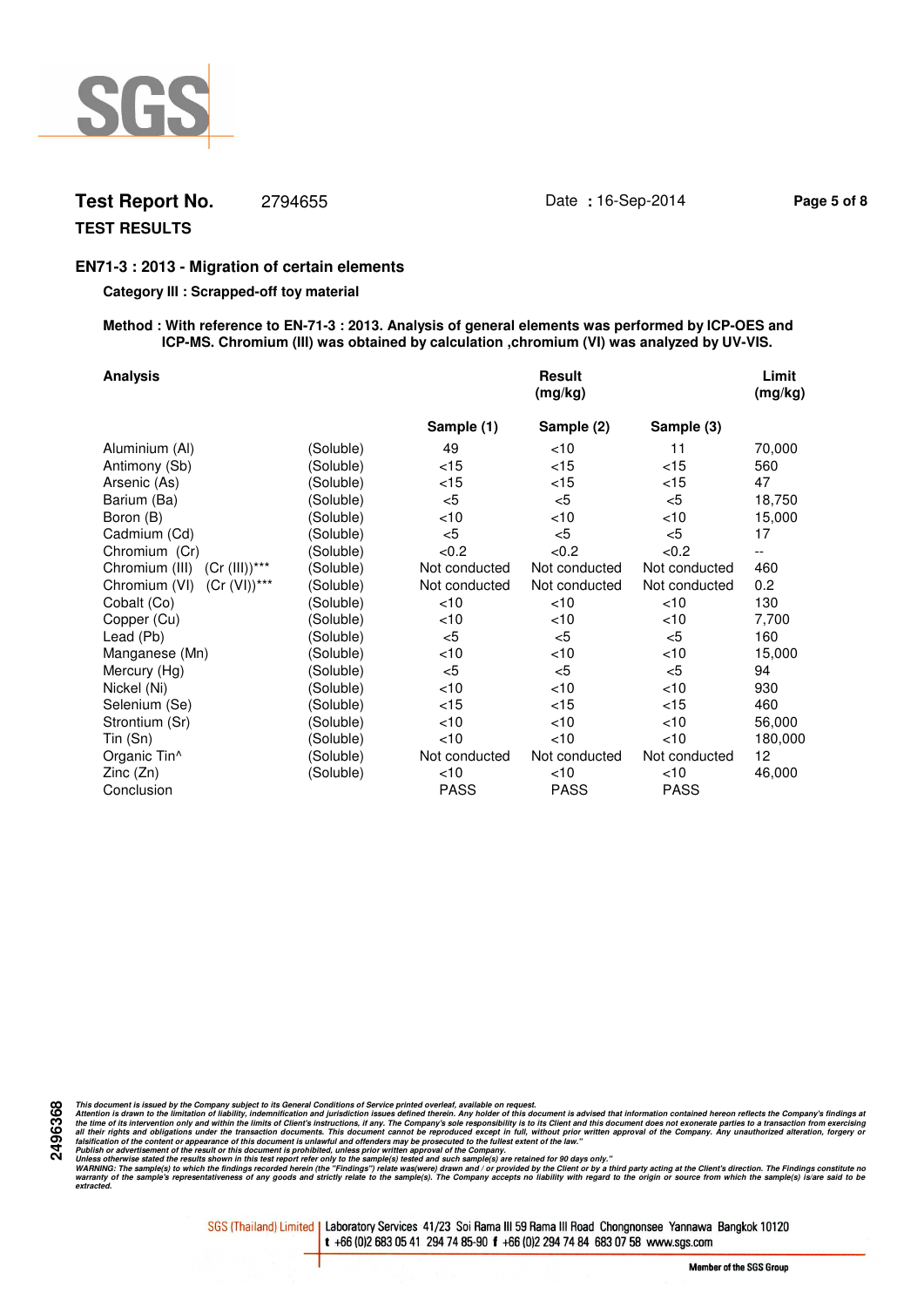

# **Test Report No.** 2794655 Date **:** 16-Sep-2014 **Page 6 of 8 TEST RESULTS**

| <b>Analysis</b>                    |           |               | <b>Result</b><br>(mg/kg) |               | Limit<br>(mg/kg) |
|------------------------------------|-----------|---------------|--------------------------|---------------|------------------|
|                                    |           | Sample (4)    | Sample (5)               | Sample (6)    |                  |
| Aluminium (Al)                     | (Soluble) | < 10          | <10                      | $<$ 10        | 70,000           |
| Antimony (Sb)                      | (Soluble) | < 15          | $<$ 15                   | $<$ 15        | 560              |
| Arsenic (As)                       | (Soluble) | < 15          | $<$ 15                   | $<$ 15        | 47               |
| Barium (Ba)                        | (Soluble) | $<$ 5         | $<$ 5                    | $<$ 5         | 18,750           |
| Boron (B)                          | (Soluble) | <10           | <10                      | $<$ 10        | 15,000           |
| Cadmium (Cd)                       | (Soluble) | $<$ 5         | $<$ 5                    | $<$ 5         | 17               |
| Chromium (Cr)                      | (Soluble) | <0.2          | <0.2                     | < 0.2         | --               |
| $(Cr (III))$ ***<br>Chromium (III) | (Soluble) | Not conducted | Not conducted            | Not conducted | 460              |
| $(Cr (VI))^{***}$<br>Chromium (VI) | (Soluble) | Not conducted | Not conducted            | Not conducted | 0.2              |
| Cobalt (Co)                        | (Soluble) | <10           | < 10                     | < 10          | 130              |
| Copper (Cu)                        | (Soluble) | $<$ 10        | <10                      | < 10          | 7,700            |
| Lead (Pb)                          | (Soluble) | $<$ 5         | $5$                      | $<$ 5         | 160              |
| Manganese (Mn)                     | (Soluble) | <10           | <10                      | $<$ 10        | 15,000           |
| Mercury (Hg)                       | (Soluble) | $<$ 5         | $<$ 5                    | $<$ 5         | 94               |
| Nickel (Ni)                        | (Soluble) | < 10          | <10                      | $<$ 10        | 930              |
| Selenium (Se)                      | (Soluble) | < 15          | $<$ 15                   | $<$ 15        | 460              |
| Strontium (Sr)                     | (Soluble) | < 10          | < 10                     | < 10          | 56,000           |
| Tin (Sn)                           | (Soluble) | <10           | < 10                     | < 10          | 180,000          |
| Organic Tin <sup>^</sup>           | (Soluble) | Not conducted | Not conducted            | Not conducted | 12 <sub>2</sub>  |
| Zinc(Zn)                           | (Soluble) | $<$ 10        | $<$ 10                   | $<$ 10        | 46,000           |
| Conclusion                         |           | <b>PASS</b>   | <b>PASS</b>              | <b>PASS</b>   |                  |

**2496368**

This document is issued by the Company subject to its General Conditions of Service printed overled, available on regard.<br>Attention is drawn to the ilmitation of liability, indemnification and jurisdiction issues defined t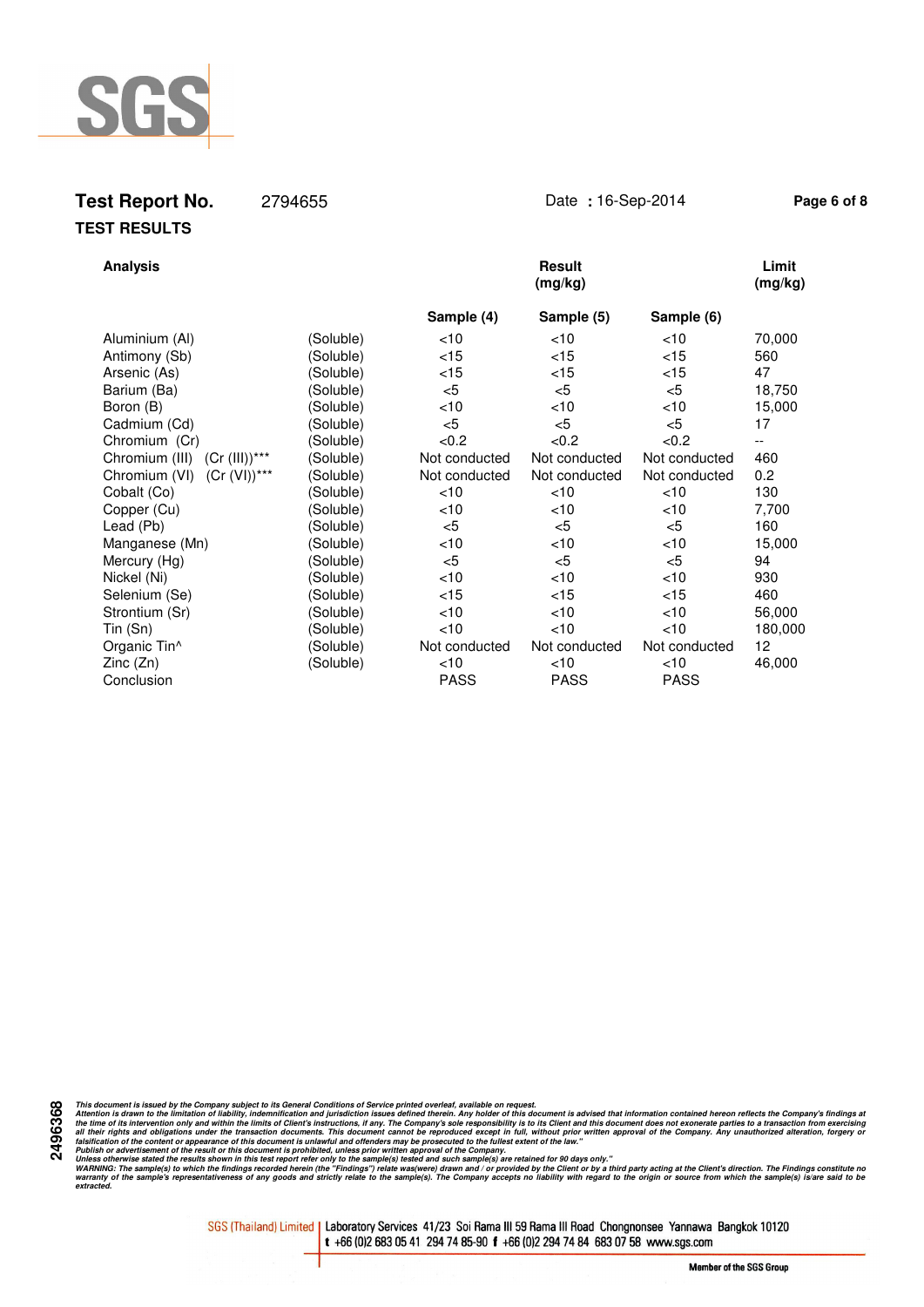

| 2794655                                                                                                                                                                                                                                             | Date: 16-Sep-2014                                                                                                                                                                        | Page 7 of 8                                                                                                                                           |
|-----------------------------------------------------------------------------------------------------------------------------------------------------------------------------------------------------------------------------------------------------|------------------------------------------------------------------------------------------------------------------------------------------------------------------------------------------|-------------------------------------------------------------------------------------------------------------------------------------------------------|
|                                                                                                                                                                                                                                                     | <b>Result</b><br>(mg/kg)                                                                                                                                                                 | Limit<br>(mg/kg)                                                                                                                                      |
|                                                                                                                                                                                                                                                     | Sample (7)                                                                                                                                                                               |                                                                                                                                                       |
| (Soluble)<br>(Soluble)<br>(Soluble)<br>(Soluble)<br>(Soluble)<br>(Soluble)<br>(Soluble)<br>(Soluble)<br>(Soluble)<br>(Soluble)<br>(Soluble)<br>(Soluble)<br>(Soluble)<br>(Soluble)<br>(Soluble)<br>(Soluble)<br>(Soluble)<br>(Soluble)<br>(Soluble) | 126<br>< 15<br>< 15<br>$<$ 5<br>< 10<br>$<$ 5<br>< 0.2<br>Not conducted<br>Not conducted<br>< 10<br>< 10<br>< 5<br>< 10<br>$<$ 5<br>< 10<br>< 15<br>< 10<br><10<br>Not conducted<br>< 10 | 70,000<br>560<br>47<br>18,750<br>15,000<br>17<br>460<br>0.2<br>130<br>7,700<br>160<br>15,000<br>94<br>930<br>460<br>56,000<br>180,000<br>12<br>46,000 |
|                                                                                                                                                                                                                                                     | (Soluble)                                                                                                                                                                                | <b>PASS</b>                                                                                                                                           |

#### Sample description :

1. White coating removed from wood

- 2. Red coating removed from wood
- 3. Blue coating removed from wood
- 4. Green coating removed from wood
- 5. Black coating removed from wood
- 6. Yellow coating removed from wood
- 7. Natural wood with lacquer coating

Remark : 1. Results shown are based on the total weight of dry sample.

- $2. < =$  Less than
- 3. 1 mg/kg = 1 ppm (part per million)

 4. \*\*\* = Confirmation test of soluble chromium (III) & chromium (VI) is not required in case of soluble chromium does not exceed their requirements as specified in EN71-3: 2013

 5. ^ = Confirmation test of soluble organic tin is not required in case of soluble tin, after conversion, does not exceed the soluble organic tin requirement as specified in EN71-3: 2013.

This document is issued by the Company subject to its General Conditions of Service printed overled, available on regard.<br>Attention is drawn to the ilmitation of liability, indemnification and jurisdiction issues defined t